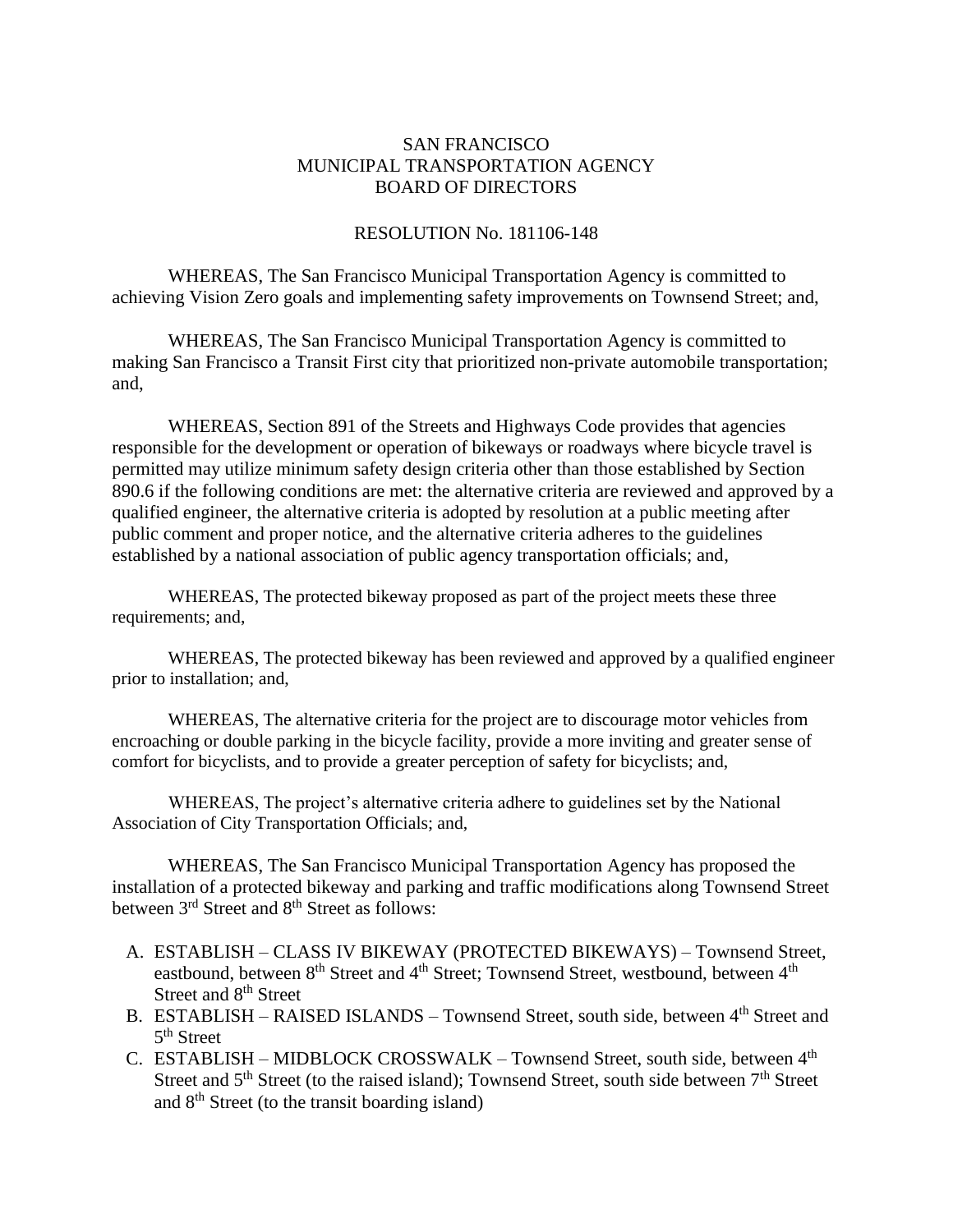- D. ESTABLISH RIGHT LANE MUST TURN RIGHT EXCEPT MUNI Townsend Street, eastbound, at 4<sup>th</sup> Street
- E. ESTABLISH NO RIGHT TURN ON RED EXCEPT BICYCLES Townsend Street, westbound, at 4<sup>th</sup> Street; 7<sup>th</sup> Street, northbound, at Townsend Street; 7<sup>th</sup> Street southbound, at Townsend Street
- F. ESTABLISH NO LEFT TURN AND NO U-TURN 7th Street, northbound, at Townsend Street
- G. RESCIND BACK-IN ANGLED PARKING Townsend Street, south side, from 5<sup>th</sup> Street to 7<sup>th</sup> Street
- H. ESTABLISH PARALLEL PARKING Townsend Street, south side, from 5<sup>th</sup> Street to 7<sup>th</sup> Street
- I. RESCIND BUS ZONE 4th Street, west side, from 25 feet to 170 feet south of Townsend Street (145 foot zone) (Currently serving Muni routes 81X & 82X. New 81X & 82X pick up location on the north side of Townsend east of 4th Street.)
- J. ESTABLISH WHITE ZONE, PASSENGER LOADING, AT ALL TIMES 4th Street, west side, from 25 feet to 170 feet south of Townsend Street (145 foot zone)
- K. ESTABLISH BUS ZONE Townsend Street, north side, from 20 feet to 120 feet east of 4th Street (Serving Muni route 10); Townsend Street, south side, from 5th Street to 200 feet easterly (Muni route 47 Terminal)
- L. ESTABLISH TAXI ZONE Townsend Street, south side, from 30 feet to 150 feet west of 4th Street
- M. ESTABLISH TOW AWAY NO STOPPING ANYTIME Townsend Street, south side, from 150 feet to 290 feet west of 4th Street (for new bus bulb serving Muni routes 10, 30, 45, 47, 91 OWL)
- N. RESCIND BUS ZONE Townsend Street, north side, from 5th Street to 100 feet easterly (Currently serving Muni routes 10 & 47)
- O. ESTABLISH MUNI FLAG STOP Townsend Street, north side, 10 feet east of 5th Street (Serving Muni route 10. Route 47 will be rerouted)
- P. RESCIND MUNI FLAG STOP 4<sup>th</sup> Street, west side, north of Townsend Street (Currently out of service due to Central Subway construction)
- Q. RESCIND BUS ZONE Townsend Street, north side, from 110 feet to 330 feet west of 4th Street (Currently serving Muni routes 47 & 83X. Route 47 will be rerouted. Route 83X will be discontinued as part of another project)
- R. ESTABLISH TOW AWAY NO STOPPING ANYTIME Townsend Street, north side, between 4th Street and 5th Street (Removes all parking, loading, and Muni route 47 & 83X terminal on the north side of this block for a protected bikeway)
- S. RESCIND BUS ZONE  $5<sup>th</sup>$  Street, east side, from Brannan Street to 109 feet southerly (Currently serving Muni route 47, which will be rerouted)
- T. RESCIND MUNI FLAG STOP Townsend Street, south side, 10 feet west of 7th Street (Currently serving Muni route 10. Stop relocation to west of 7th Street on boarding island)
- U. ESTABLISH TOW AWAY NO STOPPING ANYTIME Townsend Street, south side, from 252 feet to 302 feet west of 7th Street (for new transit boarding island serving Muni route 10)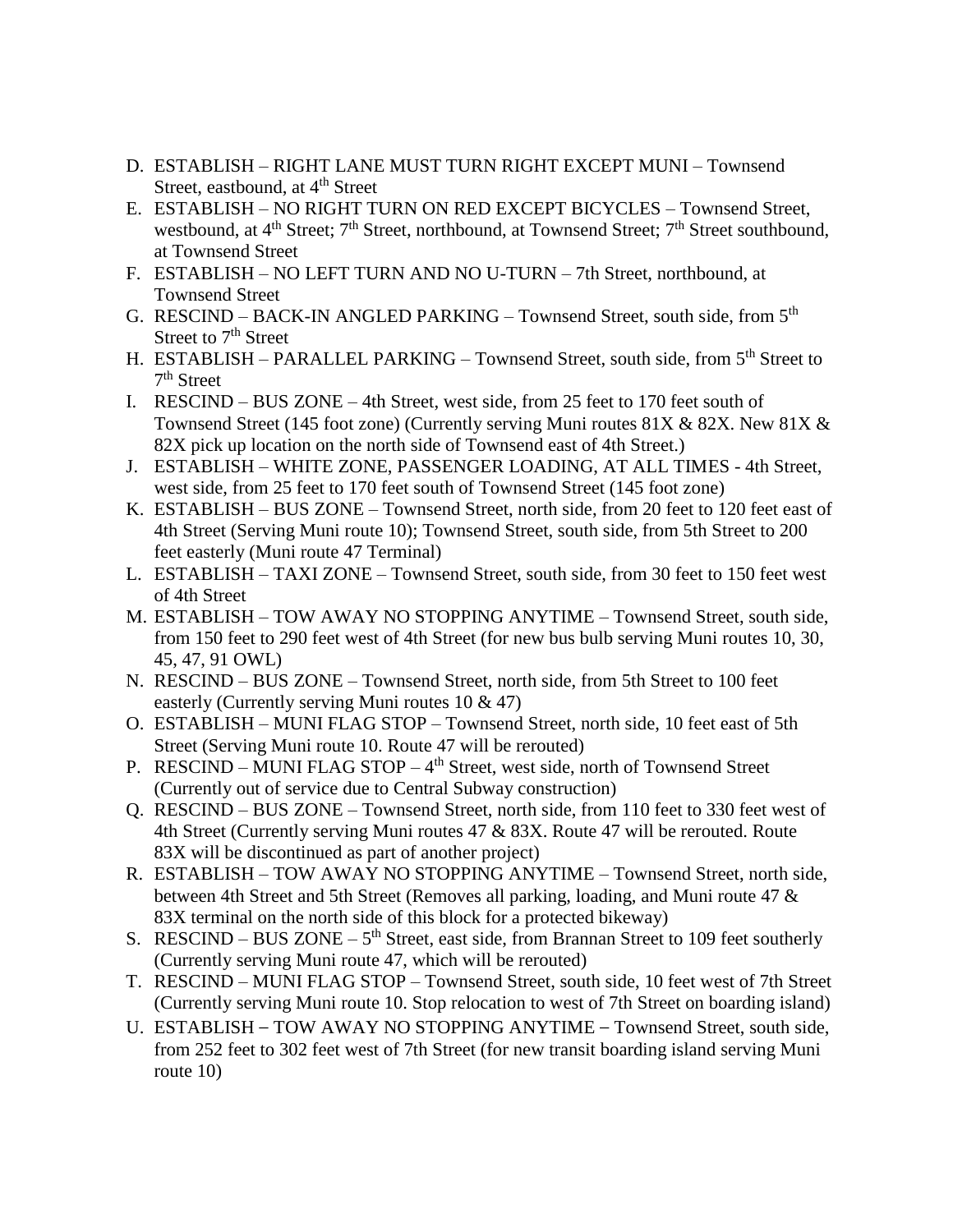- V. RESCIND PART TIME BUS ZONE Townsend Street, north side, from 8th Street to 110 feet easterly
- W. ESTABLISH TOW AWAY NO STOPPING ANYTIME Townsend Street, north side, from 8th Street to 110 feet easterly (Currently serving the Muni route 83X, to be discontinued as part of another project)
- X. ESTABLISH WHITE ZONE, PASSENGER LOADING, AT ALL TIMES, EXCEPT 6 AM TO 9 AM, MONDAY THROUGH FRIDAY – Townsend Street, north side, from 120 feet to 245 feet east of 4th Street (125 foot zone)
- Y. ESTABLISH WHITE ZONE, PASSENGER LOADING, AT ALL TIMES Townsend Street, south side, from 295 feet to 620 feet west of 4th Street (325 foot zone)
- Z. ESTABLISH TOW AWAY NO STOPPING ANYTIME Townsend Street, north side, from 6th Street to 108 feet easterly; Townsend Street, north side, from 7th Street to 158 feet easterly; Townsend Street, south side, from 7th Street to 259 feet easterly; Townsend Street, north side, from 7th Street to 500 feet westerly; Townsend Street, south side, from 7th Street to 168 feet westerly; Townsend Street, south side, from 8th Street to 432 feet easterly
- AA. ESTABLISH METERED YELLOW ZONE, COMMERCIAL LOADING, 9 AM TO 6 PM, MONDAY THROUGH SATURDAY – Townsend Street, north side, from 14 feet to 53 feet west of Lusk Street; 5th Street, east side, from 21 feet to 77 feet north of Townsend Street; 5th Street, east side, from 48 feet to 89 feet south of Brannan Street; Townsend Street, south side, from 341 feet to 401 feet west of 7th Street; Townsend Street, north side, from 272 feet to 332 feet east of 8th Street
- BB. ESTABLISH RED ZONE Townsend Street, north side, from 218 feet to 238 feet west of 5th Street; Townsend Street, north side, from 254 feet to 259 feet west of 5th Street; Townsend Street, north side, from 347 feet to 367 feet west of 5th Street; Townsend Street, north side, from 383 feet to 388 feet west of 5th Street; Townsend Street, north side, from 225 feet to 230 feet east of 6th Street; Townsend Street, north side, from 257 feet to 277 feet east of 6th Street; Townsend Street, south side, from 5th Street to 22 feet westerly; Townsend Street, south side, from 195 feet to 200 feet west of 5th Street; Townsend Street, south side, from 234 feet to 254 feet west of 5th Street; 5th Street, east side, from Brannan Street to 20 feet southerly; Townsend Street, south side, from 223 feet to 228 feet east of 6th Street; Townsend Street, south side, from 161 feet to 181 feet east of 6th Street; Townsend Street, south side, from 6th Street to 9 feet easterly; 6th Street, west side, from Townsend Street to 25 feet northerly
- CC. RESCIND METERED MOTORCYCLE PARKING, 7 AM TO 6 PM, MONDAY THROUGH SATURDAY – Townsend Street, south side, in the 5th Street intersection
- DD. ESTABLISH WHITE ZONE, TOUR BUS LOADING, AT ALL TIMES Townsend Street, south side, from 22 feet to 195 feet west of 5th Street (173 foot zone)
- EE. ESTABLISH WHITE ZONE, SHUTTLE BUS LOADING, 7:30 AM TO 10:30 PM, MONDAY THROUGH SATURDAY – Townsend Street, north side, from 142 feet to 225 feet east of 6th Street (83 foot zone)
- FF. ESTABLISH METERED MOTORCYCLE PARKING, 9 AM TO 6 PM, MONDAY THROUGH SATURDAY – Townsend Street, south side, from 254 feet to 354 feet west of 5th Street; Townsend Street, north side, from 150 feet to 168 feet east of 8th Street